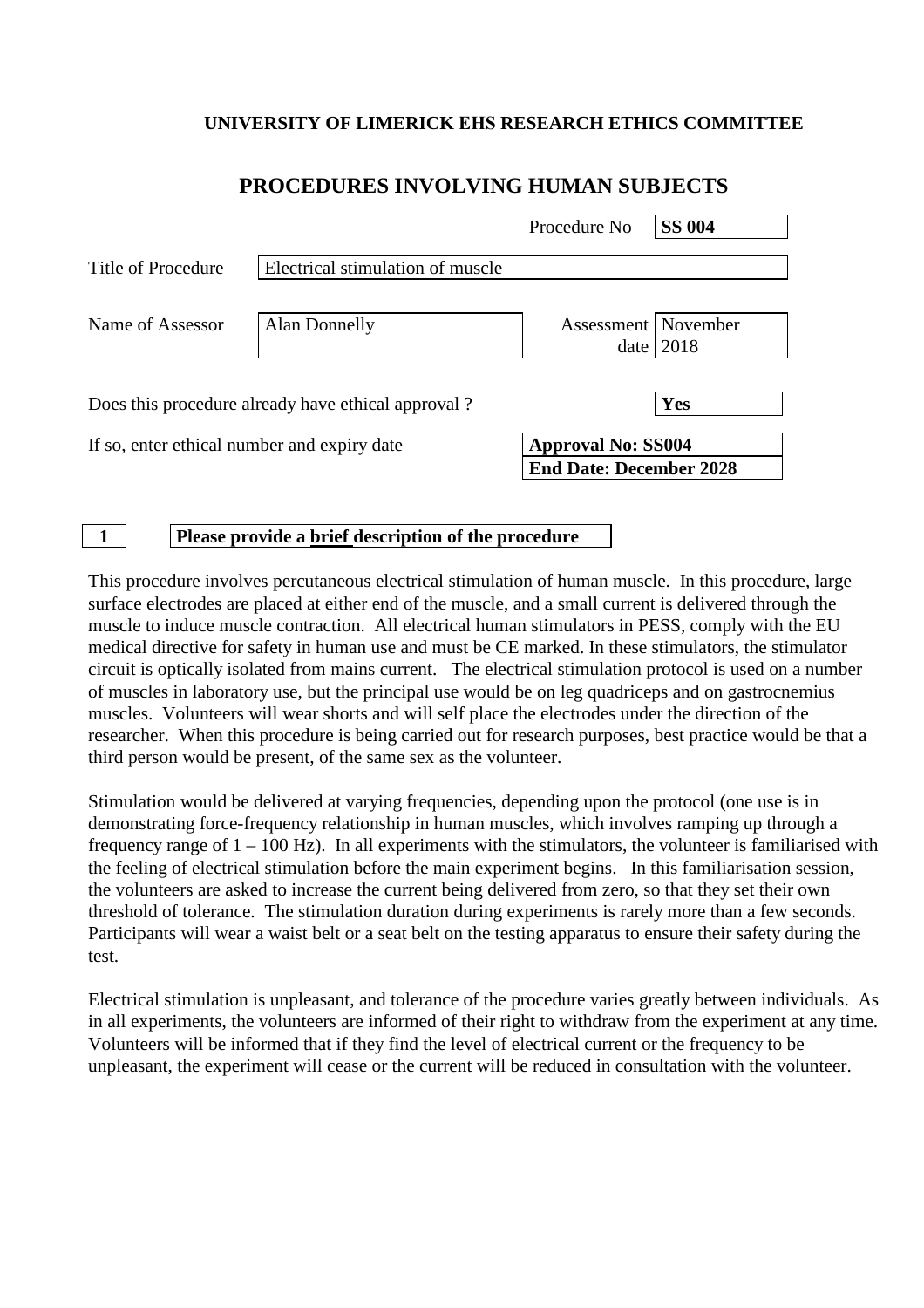

Electrical stimulation of muscle is relatively safe, but can be unpleasant for the volunteers. There is a very small risk that if the current were delivered across the chest of a volunteer, that arrhythmia could be induced. However, we would never place electrodes in this configuration, and the total power delivered by the stimulator is far less than that used in defibrillation. Volunteers are asked to adopt a cross armed position and must not on any condition touch the electrodes with their hands.

Volunteers who find the procedure very unpleasant would be encouraged to withdraw from the experiment. **All volunteers would be counseled about the unpleasant nature of the procedure prior to participation.** 

High force isometric contractions induced during contractions also carry a small risk of injury to the knee joint. Subjects who respond on the questionnaire that they have had any recent lower limb musculoskeletal injury will not be allowed to proceed with the test. If anyone complains of excessive joint pain during the test, the procedure will be stopped.

## **5 Action to be taken in the event of a foreseeable emergency**

The procedure will be terminated if the volunteer shows any sign of distress.

Standard first aid procedures may be required depending on the severity of the situation. The following standard procedure should be followed in the event of an incident occurring in the PESS building / UL Facility:

- 1. Stop the procedure. Position the subject to prevent self-injury.
- 2. If appropriate, raise the subject's lower limbs to improve blood flow. Should the subject fail to respond summon help immediately.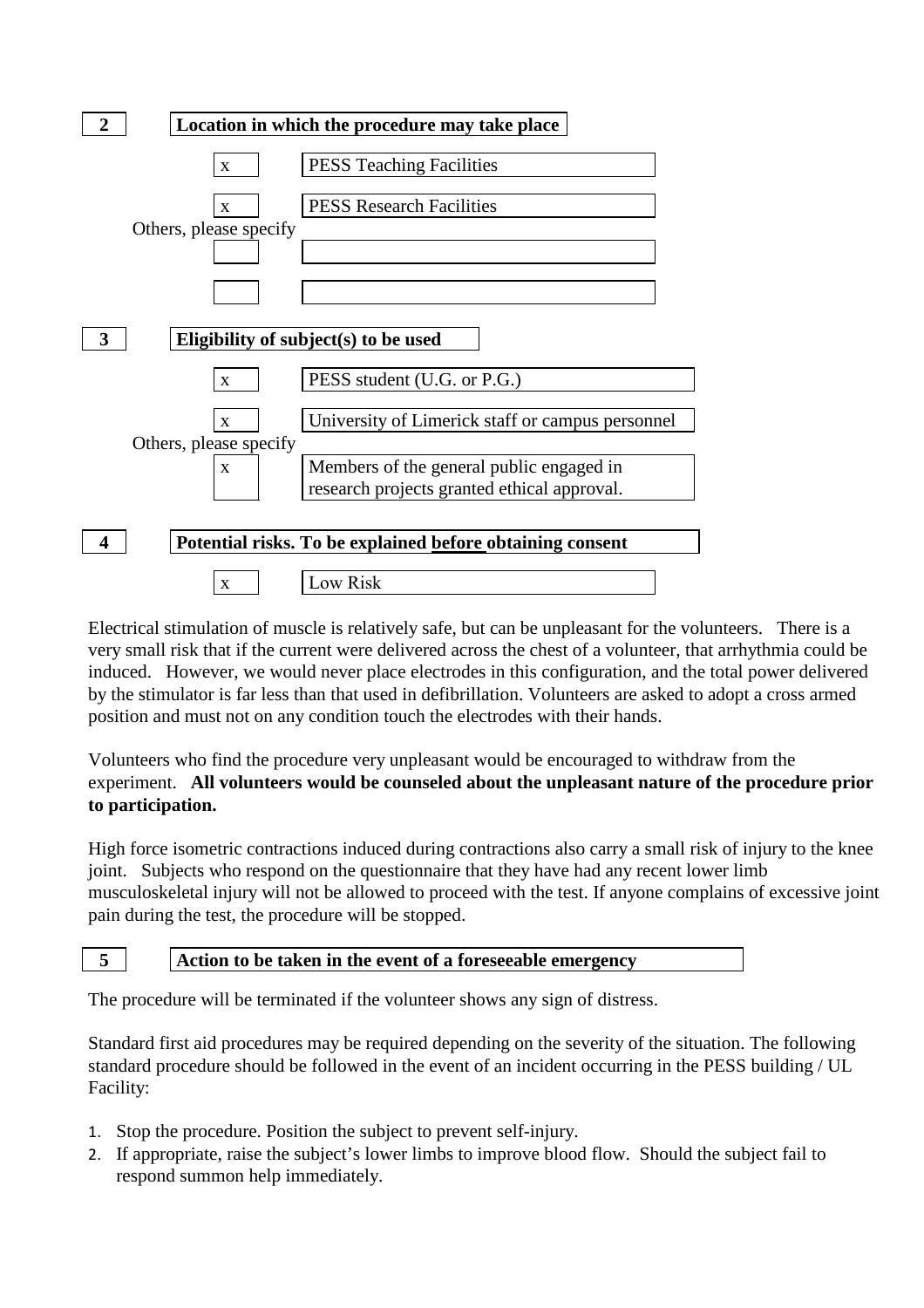- 3. Check vital signs airways, breathing and circulation (ABC)
- 4. If required attempt CPR as soon as possible.
- 5. Requesting Help: Emergency Contact telephone numbers are listed on laboratory door:
	- During normal working hours 9am-5pm, use lab phone to contact the Student Health Centre on **061-20**2534
	- Outside of normal working hours, or if the Student Health Centre number is engaged/busy, use the laboratory phone to dial 3333 for UL security personnel who will then contact the ambulance service. Contact one of the PESS First Aiders – names are listed on the PESS laboratory door.
- 6. When contacting the above clearly state: Location, Building, Room Number, Nature of Incident/Accident and provide a contact number.
- 7. Complete the UL 'Accident & Emergency' form (completed by the investigator, not the volunteer). Forms available on UL HR website: <https://www.ul.ie/hr/hr-policies-procedures-and-forms-z>

If an emergency or incident occurs offsite, follow the local procedures for dealing with such an event.

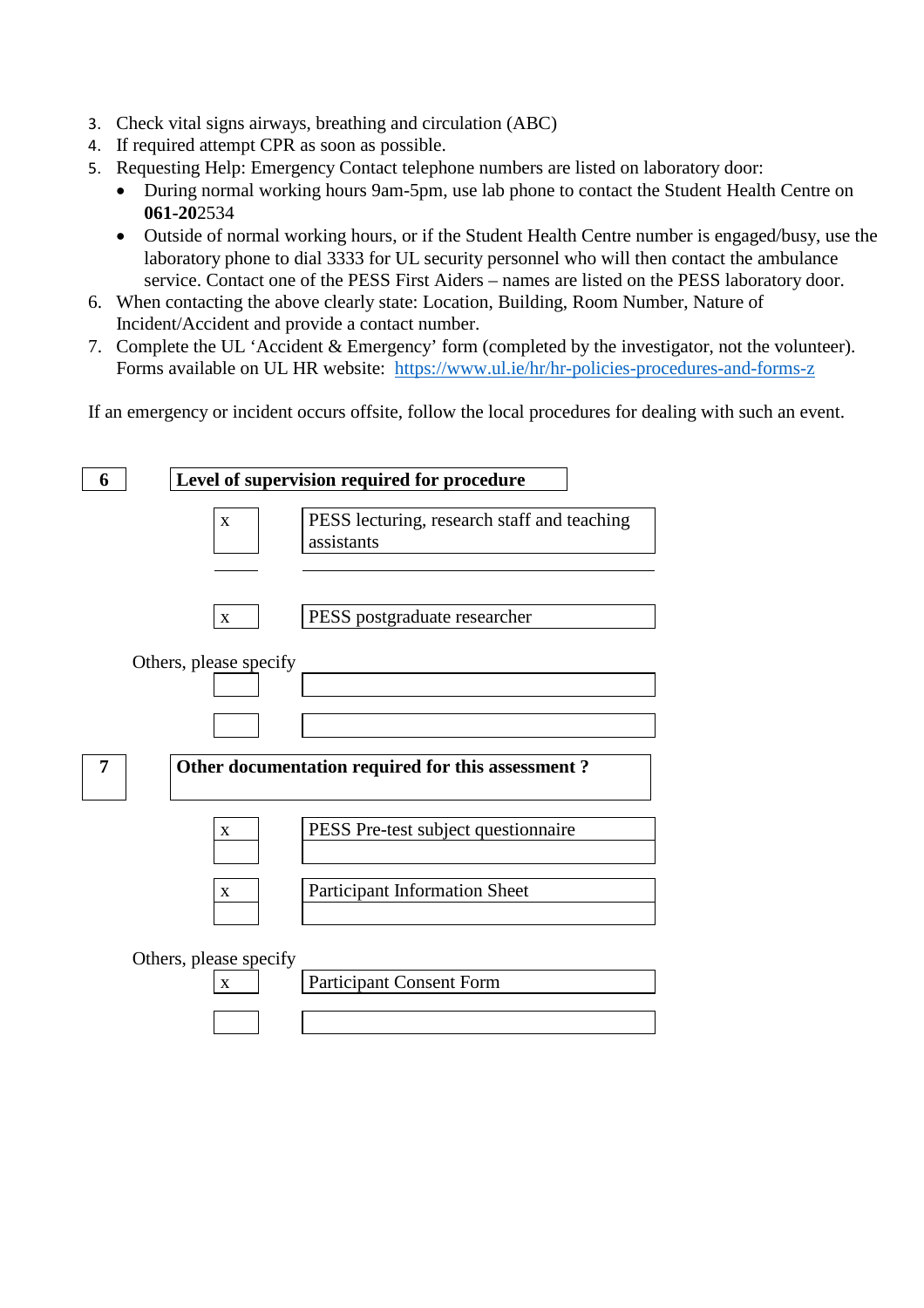For office use only

|                                                                    |                                          | Procedure No               | <b>SS 004</b> |  |  |
|--------------------------------------------------------------------|------------------------------------------|----------------------------|---------------|--|--|
| Electrical stimulation of muscle<br>×<br><b>Title of Procedure</b> |                                          |                            |               |  |  |
| Name of Assessor                                                   | <b>Alan Donnelly</b>                     | Assessment date   November | 2018          |  |  |
| 8                                                                  | <b>Committee approval for experiment</b> |                            |               |  |  |
|                                                                    |                                          |                            |               |  |  |
| $\mathbf{X}^-$                                                     | Granted                                  |                            |               |  |  |
| Others, please specify                                             |                                          |                            |               |  |  |
|                                                                    |                                          | $\mathcal{U}$              |               |  |  |
| <b>Comments/conditions</b>                                         |                                          |                            |               |  |  |
|                                                                    |                                          |                            |               |  |  |
|                                                                    |                                          |                            |               |  |  |
|                                                                    |                                          |                            |               |  |  |
| Signed                                                             |                                          | Date $11/7$                |               |  |  |
|                                                                    | Head of Department)                      |                            |               |  |  |

## PROCEDURES INVOLVING HUMAN SUBJECTS